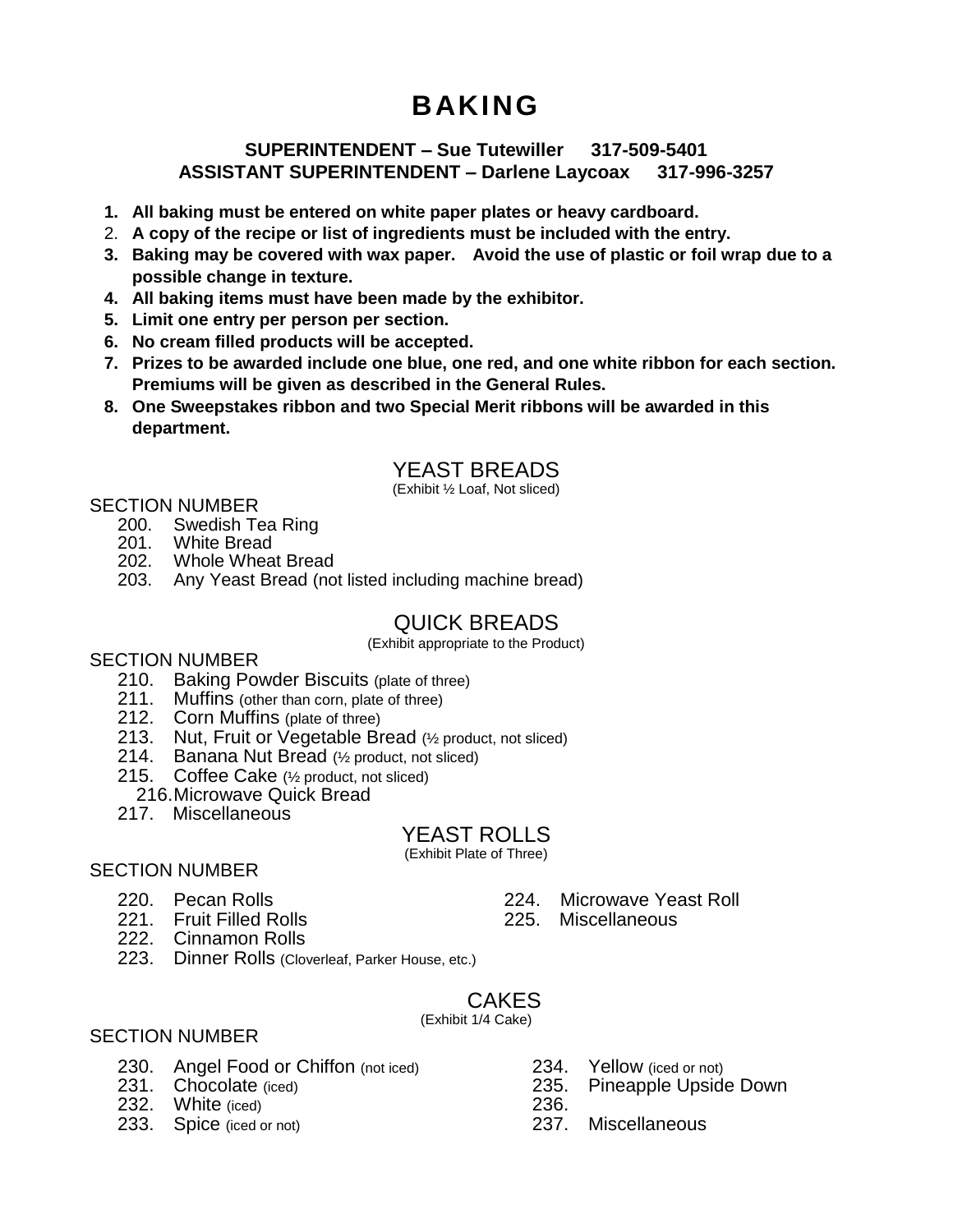# **COOKIES**

(Exhibit small plate of three) (\*Identify the flavor of the product)

### SECTION NUMBER

- 240. Molasses
- 241. Oatmeal
- 242. Peanut Butter
- 243. Sugar
- 244. Chocolate Chip
- 245. Filled\*
- 246. Bar\*
- 247. Mexican Wedding
- 248. Cookies without fat\*
- 249. Pressed\*<br>250. No-bake\*
- No-bake\*
- 251.
- 252. Miscellaneous\*

### **CANDIES**

(Exhibit small plate of three pieces)

### SECTION NUMBER

- 260. Divinity
- 261. Chocolate Fudge
- 262. Peanut Butter Fudge
- 263.

264. Microwave 265.<br>266. **Miscellaneous** 

# **MISCELLANEOUS**

### SECTION NUMBER

- 270. Novelty item
- 271. Cup Cakes (three, iced)
- 272. Brownies (three)
- 273. Microwave item

274. Miscellaneous\* (Anything not listed, exhibit appropriate to product. No cream filled products, please)

### PIES

(Exhibit whole pie in non-returnable pie pan)

### SECTION NUMBER

- 280. Cherry
- 281. Apple
- 282. Berry
- 283. Peach

## DECORATED

(Exhibit whole cake or dummy cake, only decoration judged)

### SECTION NUMBER

290. Cake Decorated for special occasion 291.

292. Cup Cakes (three) 293. Cookies (3 small or 1 large)

# YOUTH

(Made by individuals 12 and under)

### SECTION NUMBER

300. Drop cookies (3, any kind) 301. Bar cookies (3, any kind)

- 
- 
- 284. Pecan 285.
	- 286. Miscellaneous (Anything not listed)
-